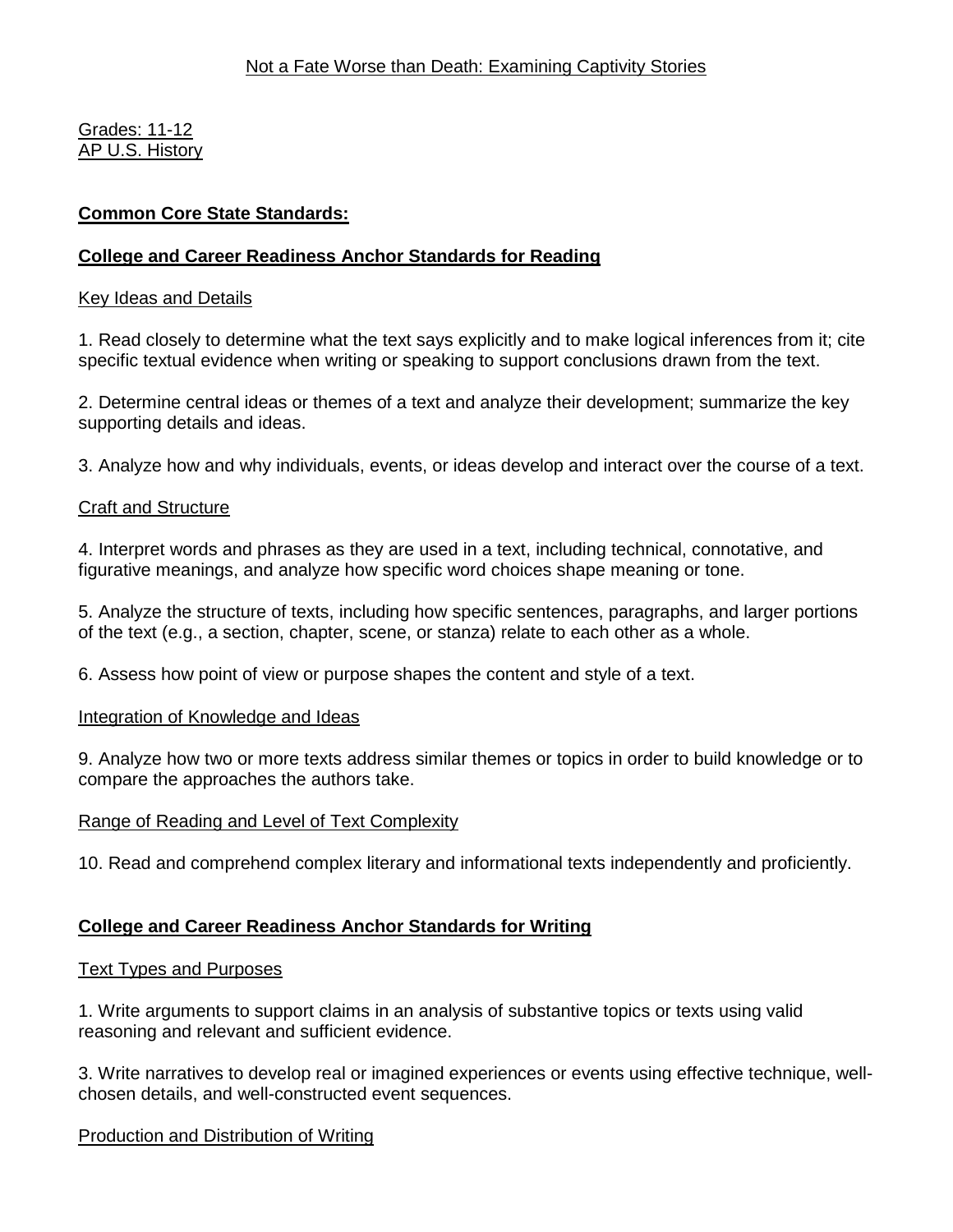4. Produce clear and coherent writing in which the development, organization, and style are appropriate to task, purpose, and audience.

5. Develop and strengthen writing as needed by planning, revising, editing, or trying a new approach.

6. Use technology, including the Internet, to produce and publish writing and to interact and collaborate with others.

Research to Build and Present Knowledge

7. Conduct short as well as more sustained research projects based on focused questions, demonstrating understanding of the subject under investigation.

8. Gather relevant information from multiple print and digital sources, assess the credibility and accuracy of each source, and integrate the information while avoiding plagarism.

9. Draw evidence from literary or informational texts to support analysis, reflection, and research.

# **College and Career Readiness Anchor Standards for Speaking and Listening**

Comprehension and Collaboration

3. Evaluate a speaker's point of view, reasoning, and use of evidence and rhetoric.

# Presentation of Knowledge and Ideas

4. Present information, findings, and supporting evidence such that listeners can follow the line of reasoning and the organization, development, and style are appropriate to task, purpose, and audience.

# **College and Career Readiness Anchor Standards for Language**

# Conventions of Standard English

1. Demonstrate command of the conventions of standard English grammar and usage when writing or speaking.

2. Demonstrate command of the conventions of standard English capitalization, punctuation, and spelling when writing.

# Knowledge of Language

3. Apply knowledge of language to understand how language functions in different contexts, to make effective choices for meaning or style, and to comprehend more fully when reading or listening.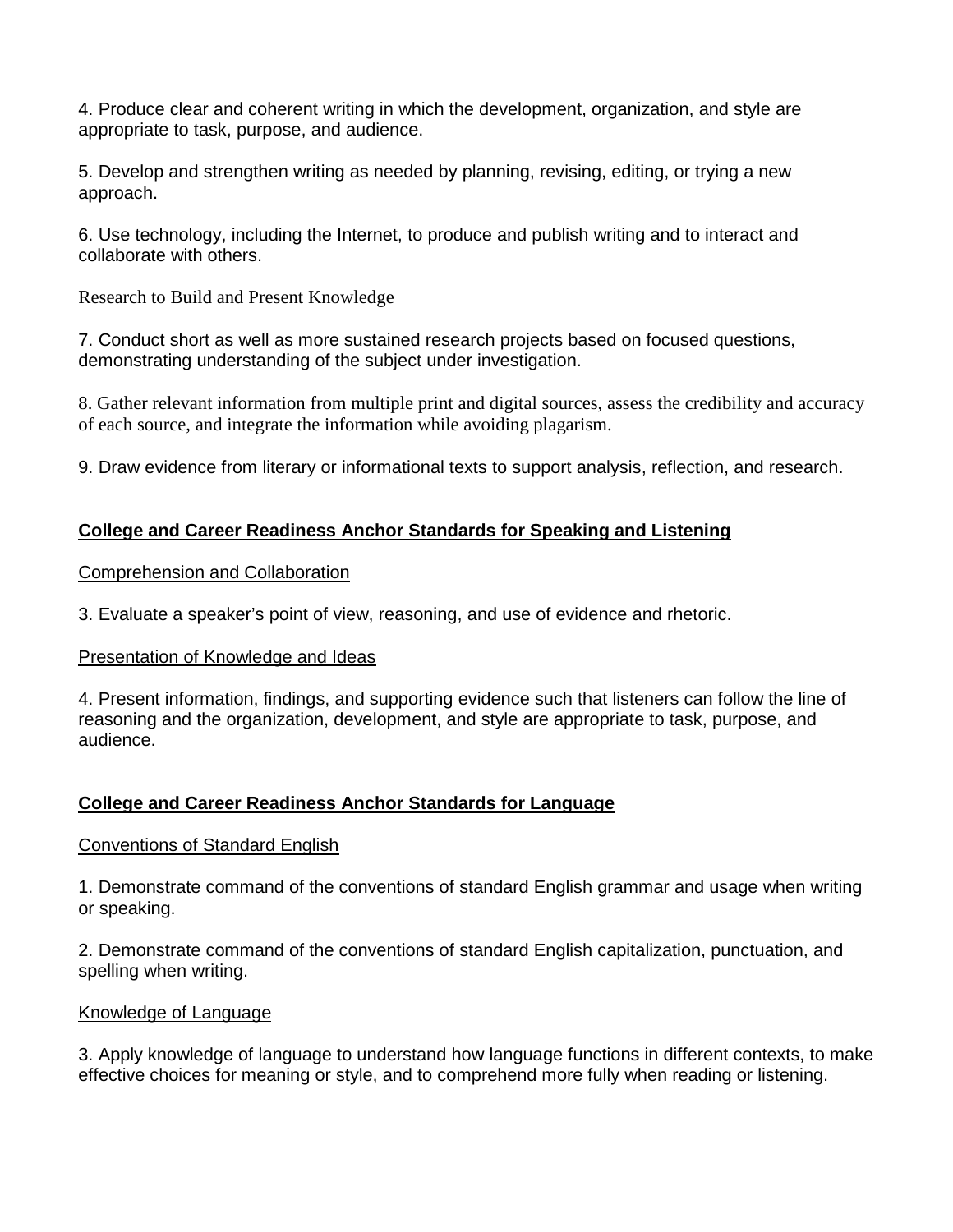# Vocabulary Acquisition and Use

4. Determine or clarify the meaning of unknown and multiple-meaning words and phrases by using context clues, analyzing meaningful word parts, and consulting general and specialized reference materials, as appropriate.

6. Acquire and use accurately a range of general academic and domain-specific words and phrases sufficient for reading, writing, speaking, and listening at the college and career readiness level; demonstrate independence in gathering vocabulary knowledge when considering a word or phrase important to comprehension or expression.

# **Objective**

"Much has been written about Indian captive taking and the process of acculturating captives into Indian society, and a couple of examples will do to illustrate that Indian captivity in the borderland was not always the fate worse than death portrayed by Puritan chroniclers and New England historians. The Indian raiders who attacked Deerfield in 1704 brought with them a sack of mail from captives in the north and hung it from a tree branch where it would be found and distributed to anxious relatives in the settlements. While some captives fell under the tomahawks of Indian warriors anxious to escape pursuit, others enjoyed considerate treatment as their introduction to a new life" (Colin G. Calloway. "The Abenakis and the Anglo-French Borderlands," *New England/New France 1600-1850,* 24-25).

In this lesson students will use the stories of Eunice K. Williams and Mary Jemison to assess the validity of Professor's Calloway's claim **"that Indian captivity was not always the fate worse than death."**

Students will use three graphic organizers on document analysis to highlight their understanding of the captivity stories. Students will also determine what value the narratives of white captives have as historical sources in studying our nation's past.

# **Introduction**

On February 29, 1704 the village of Deerfield, MA was raided by a force of French and Native Americans from Canada during the War of the Spanish Succession. Similar raids had and would occur against other settlements along the borderland during the eighteenth century. While the 1704 assault was neither the first nor the last raid on Deerfield, it was significant because of the number of inhabitants captured or killed. The most famous of these captives was Eunice K. Williams, daughter of the Rev. John Williams, the town's minister. Eunice would be adopted by the Mohawk nation and live the remainder of her days as a Native American refusing to return home to her white family in Deerfield.

Captured by the Shawnees from Adams County, PA in 1758, Mary Jemison would remain with her adoptive Seneca nation until her death in 1833. During her years with the Native Americans, Mary would marry twice and bear eight children who produced thirty-nine grandchildren and fourteen great-grandchildren. In Chapters 2 and 3 of her narrative printed in 1824, Mary recounts her capture and her adoption into the Seneca nation.

# **Materials**

Primary Document: *A Narrative of the Life of Mrs. Mary Jemison* Chapters 2 and 3. womenshistory.about.com/library/etext/bl\_nlmjo4.htm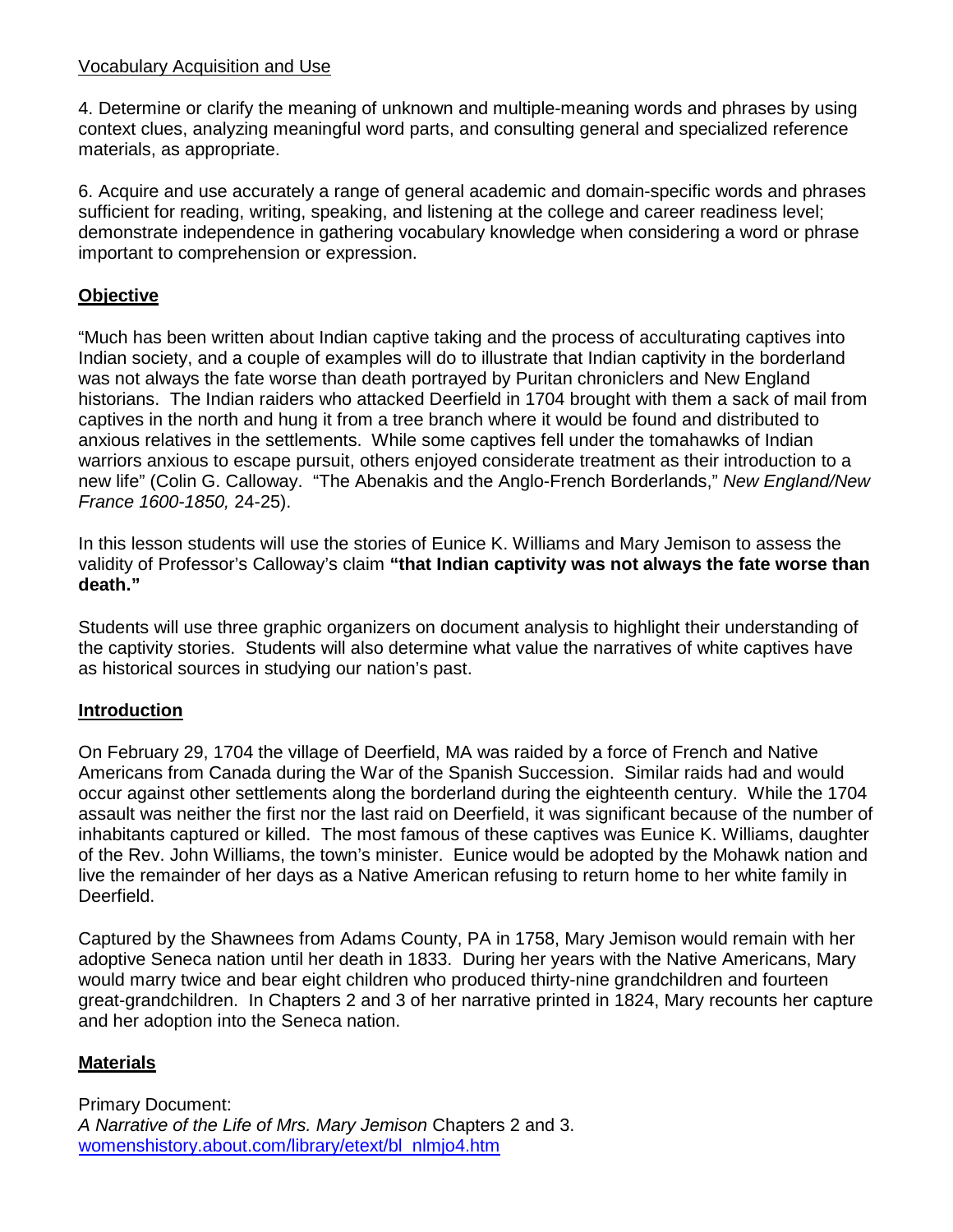Websites-Eunice K. Williams:

<http://www.1704.deerfield.history.museum/popups/people.do?shortName=EuniceKWilliams> [http://www.1704.deerfield,history.museum/popups/people.do?shortName=EuniceKWilliam](about:blank)s #Captivity

Graphic Organizers: Document Analysis and Learning Document Analysis-Making Connections Document Analysis-Detecting Differences

# **Procedure (Instruction and Assessment**

### Focus Questions

After reading Eunice K. Williams's and Mary Jemison's stories, do you consider white captivity by Native Americans a "fate worse than death?"

Why do you think Eunice and Mary chose to remain with their adoptive families?

If captured, adopted, and given the option, would you return to your family or remain with your adoptive captors?

What is the value of using captives' stories as a historical resource?

- 1. Distribute copies of the Focus Questions.
- 2. Have students Logon to the 1704 website.

3. The teacher "share reads" with the students beginning by reading Eunice K. Williams's story aloud. Students will join in after the first few paragraphs.

4. With the teacher, students will select keywords and/or unknown words from the document.

- 5. Students will work in pairs to define those words.
- 6. Students will Logon to *The Narrative of Mrs. Mary Jemison*-Chapters 2 and 3.
- 7. Repeat Steps 3-5.
- 8. Distribute the three Graphic Organizers.
- 9. Working in pairs, students will answer the graphic organizers.
- 10. Students will form small groups(4-6) to discuss their responses to the organizers.
- 11. The class will engage in a discussion of their results.
- 12. As a class, students will discuss the Focus Questions.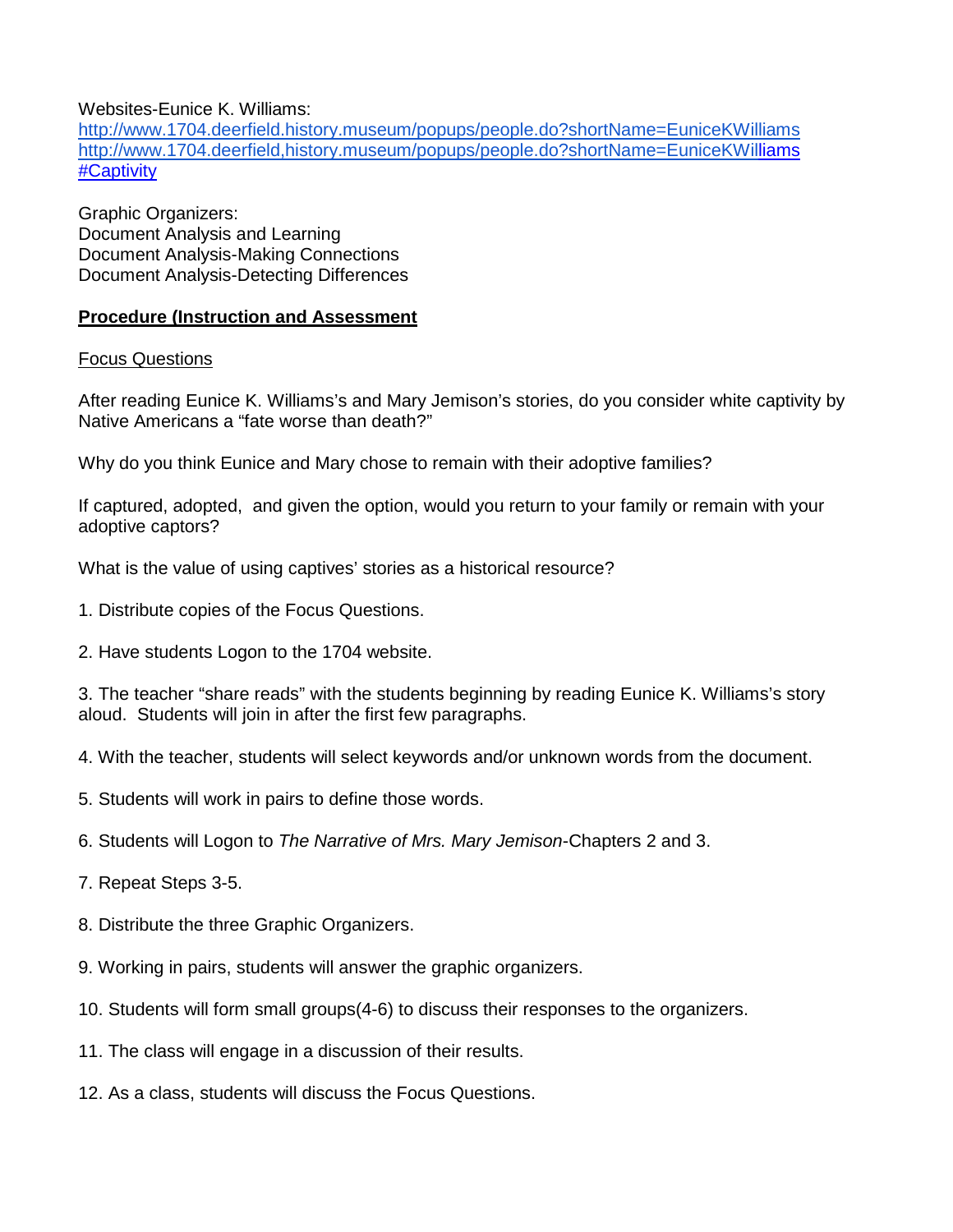13. Short-term assignment- students will write their own captivity narrative incorporating their responses to the Focus Questions.

14. Long-term assignment- Students will research another Native American captive and write a short paper (3-5 pages) on the captive's story.

Examples:

Hannah Hurst Susannah Willard Johnson Cynthia Ann Parker Esther Wheelwright Rev. John Williams Stephen Williams

# **Additional Fields**

Recommended sites:

*American Centuries: History and Art from New England.* [www.americancenturies.mass.edu](http://www.americancenturies.mass.edu/)

*A Glimpse of Mary Jemison*. [www.letchworthparkhistory.com/jem.html](http://www.letchworthparkhistory.com/jem.html)

*Pieces of the Past*. [www.letchworthparkhistory.com/doc.html#jemison](http://www.letchworthparkhistory.com/doc.html#jemison)

*Raid on Deerfield: The Many Stories of 1704.* [http://www.](http://www/)1704.deerfield.history.museum/home.do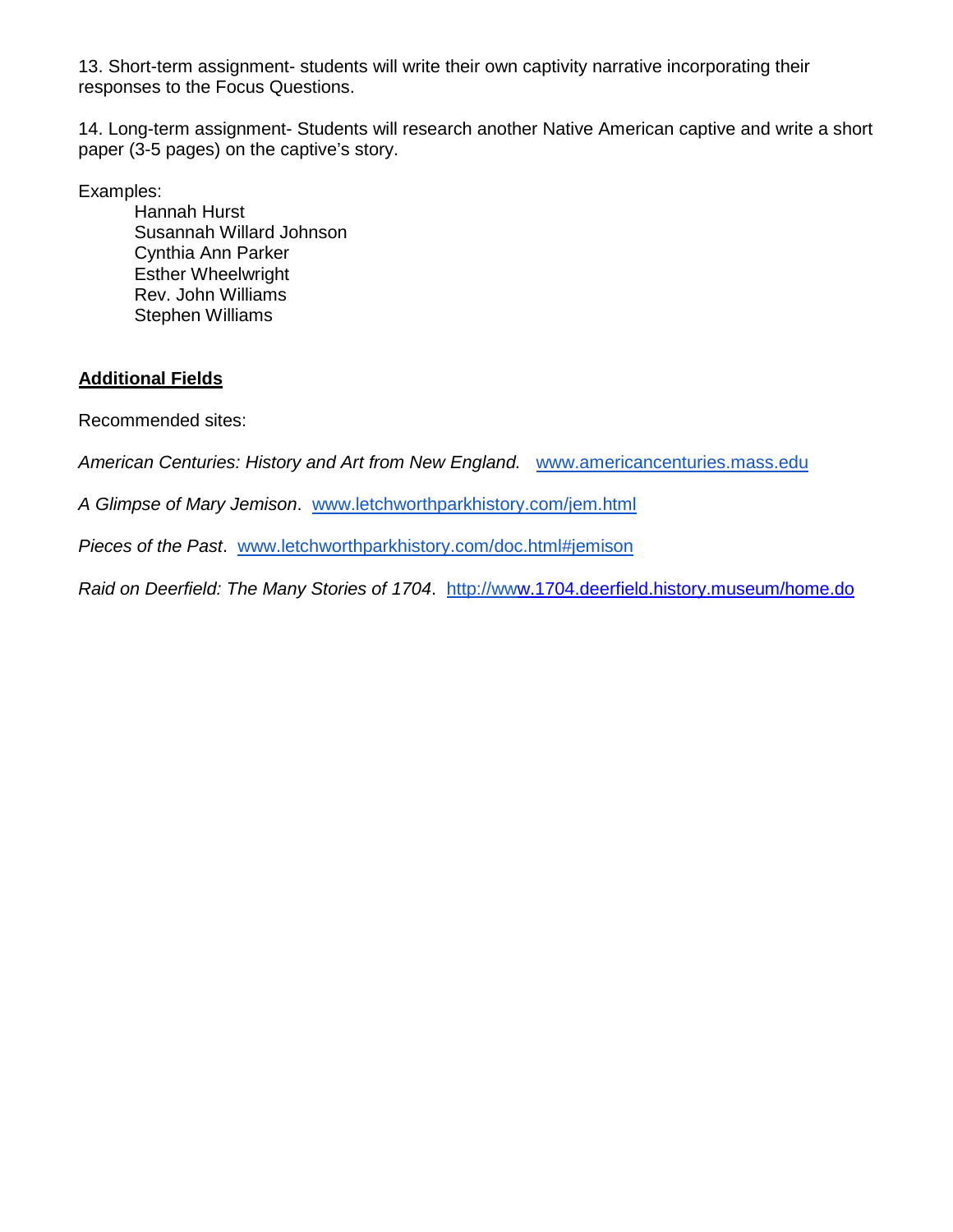| N<br>. | - |  |
|--------|---|--|
|        |   |  |

**Document Analysis & Learning**- Fill in the name of the author and the document you are studying in the middle of the graphic organizer. Surround your author and document name with specific information you learned on the left of the graphic organizer and matching quotes on the right.